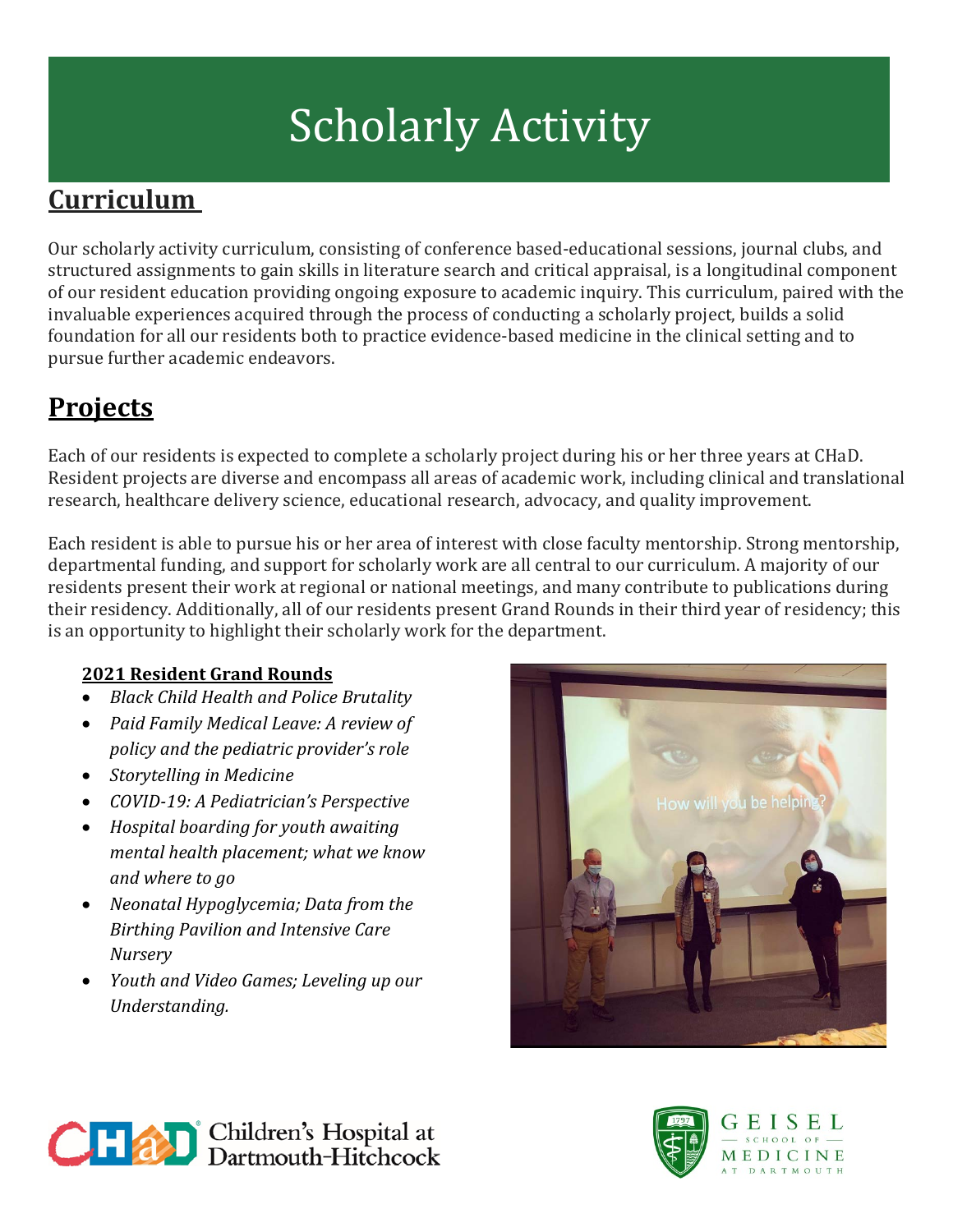#### **Select Resident Publications**

- **Truelove JJ**, House SA. Reducing PICC Placement in Pediatric Osteomyelitis: A Diamond in the Deimplementation Rough? Hosp Pediatr. 2021 Jun 29:hpeds.2021-006029.
- **McLaughlin BT**, Filiano JJ. Pediatric Brain Death. Pediatr Rev. 2021 Mar;42(3):161-163. doi: 10.1542/pir.2020-0133
- Payne KK, Mine JA, Biswas S, Chaurio RA, Perales-Puchalt A, Anadon CM, Costich TL, Harro CM, Walrath J, Ming Q, Tcyganov E, Buras AL, Rigolizzo KE, Mandal G, Lajoie J, Ophir M, Tchou J, Marchion D, Luca VC, Bobrowicz P, **McLaughlin B**, Eskiocak U, Schmidt M, Cubillos-Ruiz JR, Rodriguez PC, Gabrilovich DI, Conejo-Garcia JR. BTN3A1 governs antitumor responses by coordinating αβ and γδ T cells. Science. 2020 Aug 21;369(6506):942-949. doi: 10.1126/science.aay2767.
- **Kilmartin KC, McCarty EJ**, Shubkin CD, Holmes AV. Reducing Outpatient Infant Blood Draws with Transcutaneous Measurement of Bilirubin. Pediatr Qual Saf. 2020;5(4):e335.
- **Reynolds ME, Murray RGP**, House SA. An Infant Presenting With Fever and Thrombocytopenia. The Pediatric infectious disease journal. 2020;39(8):771-773.
- **Breslin K**, Balaban J, Shubkin CD. Adolescent suicide: what can pediatricians do? Current opinion in pediatrics. 2020;32(4):595-600.
- **Coles CB**, Shubkin CD. Effective, recommended, underutilized: A review of the literature on barriers to adolescent usage of long-acting reversible contraceptive methods. Current opinion in pediatrics. 2018 Oct;30(5)683-688
- Shaker M, Kanaoka T, **Murray RGP**, Toy D, Shaker S, Drew A. A survey of caregiver perspectives on emergency epinephrine auto injector sharing. J Allergy Clin Immunol Pract. 2018 Sep-Oct;6(5):1792- 1795
- Shaker M, **Murray RGP**, Mann JA. The ins and outs of an 'outside-in' view of allergies: atopic dermatitis and allergy prevention. Current opinion in pediatrics. 2018 Aug;30(4):576-581
- **MacMillan KDL**, Rendon CP, Verma K, Riblet N, Washer DB, Volpe Holmes A. Association of Rooming-in with outcomes for neonatal abstinence syndrome: A systematic review and metaanalysis. JAMA Pediatrics. 2018 April 1;172(4):345-351
- Chernikova DA, Madan JC, Housman ML, **Zain-Ul-Abideen M**, Lundgren SN, Morrison HG, Sogin Ml, Williams SM, Moore JH, Karagas MR, Hoen AG. The premature infant gut microbiome during the first 6 weeks of life differs based on gestational maturity at birth. Pediatric Res. 2018 July;84(1):71-79
- **MacMillan KDL**, Holmes AV. Neonatal abstinence syndrome and the pediatric hospitalist: 5 years later. Hospital Pediatrics. 2018 Jan;8(1):51-52.
- Miller PK, **Zain-Ul-Abideen M**, Paul J, Perry AE, Linos K, Carter JB, et al. A case of eczema coxsackium with erythema multiforme-like histopathology in a 14-year-old boy with chronic graftversus-host disease. JAAD Case Rep. 2017;3(1):49-52.
- **Garlick V**, O'Connor A, Shubkin CD. High-altitude illness in the pediatric population: a review of the literature on prevention and treatment. Current opinion in pediatrics. 2017.



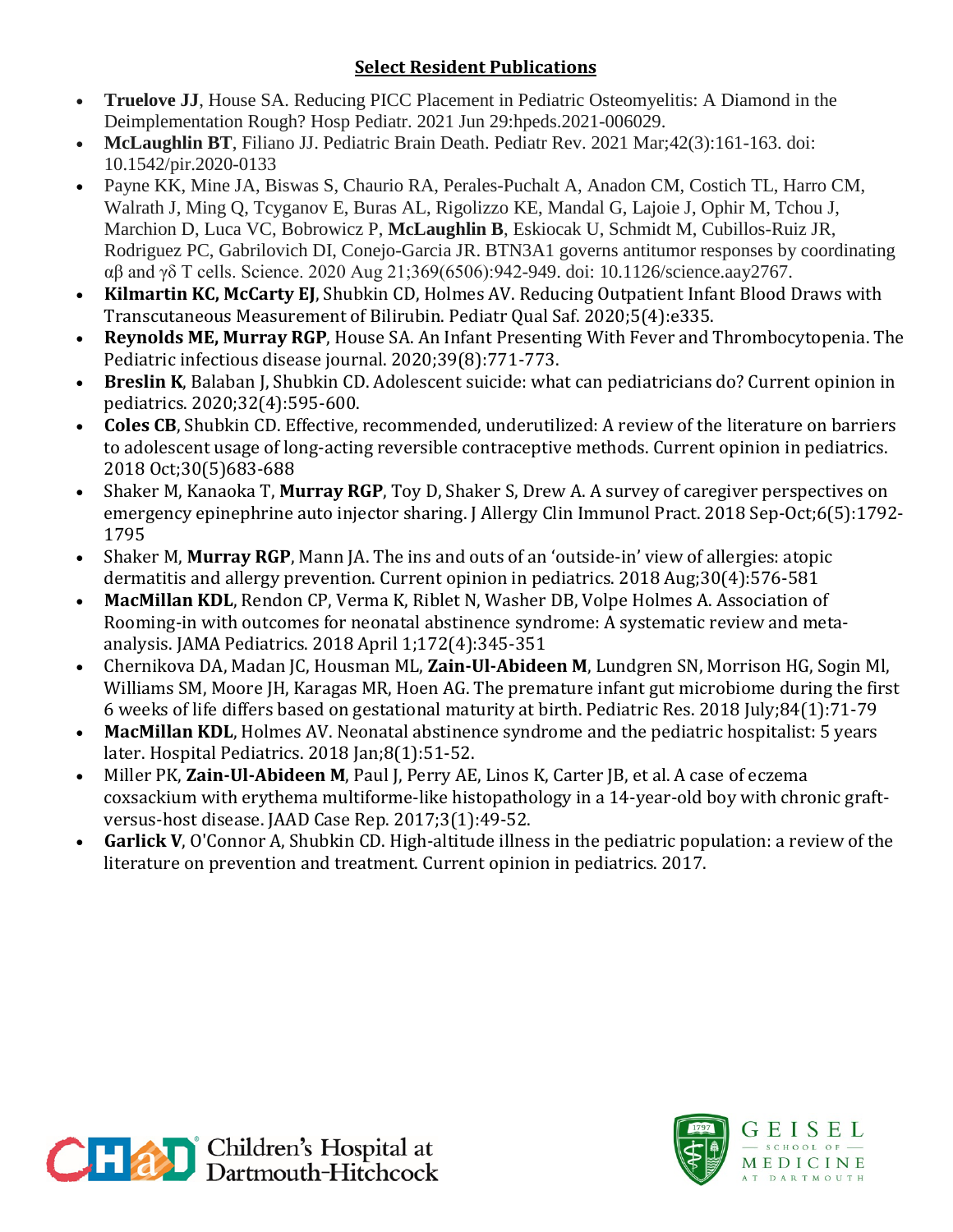#### **Select Regional, National, and International Resident Presentations**

- **McCarty EJ**, Halloran SR, House SA, Leyenaar JK. Hospital boarding: A qualitative study of healthcare for youth awaiting psychiatric placement. Platform Presentation, Academic Pediatric Association Region 1 Meeting. Virtual 03/29/2021.
- Shubkin CD, **Felek S**, O'Dea CL. What does diversity mean to you? Multi-site analysis of resident perspectives on racial diversity, equity, inclusion, and belonging initiatives. Virtual presentation, Association of Pediatric Program Directors Meeting. March 2021.
- **Tou A**, Al-Nimr A. Esophageal squamous papilloma in children: A single center case series. Virtual presentation, North American Society for Pediatric Gastroenterology, Hepatology & Nutrition Annual Meeting. November 2020.
- **Truelove J**, Leyenaar J, House S, Freed G, Leslie LK. Factors associated with pediatric hospitalists' intent to pursue subspecialty certification in pediatric hospital medicine. Oral presentation, Pediatric Academic Societies Meeting, Philadelphia, PA, May 2020.
- **Schlogl J**, Whatley C, Aldrich-Walton A, Whalen B, Holmes A. Successful reduction of newborn falls on a mother-baby unit. Poster, Pediatric Academic Societies and Academic Pediatric Association Conference for Pediatric Quality Improvement Methods, Research and Evaluation, Philadelphia, PA, May 2020
- **Truelove JJ**, Carrol L, Bradley J, **Kilmartin K**, House S. A resident-led quality improvement initiative to increase nursing presence on inpatient rounds. Poster, Pediatric Academic Societies and Academic Pediatric Association Conference for Pediatric Quality Improvement Methods, Research and Evaluation, Philadelphia, PA, May 2020
- **Mamolea C**, Liu C, Kong L, Fussell M, Gill H, Nett S, Slogic S, Braga M. Emergency airway outcomes outside critical care units at a rural academic tertiary care hospital. Oral presentation, Society for Critical Care Medicine Conference, Orlando, FL, Feb 2020.
- **Murray R**, Kong L, Braga M, Fussell M, Gill H, Slogic S, Nett S. Life safety nurse consult: A Unique role in our rapid response program. Oral presentation, Society for Critical Care Medicine Conference, Orlando, FL, Feb 2020.
- **Truelove J, Murray R**, Tanski S, Chapman S. Addressing the oral health of families in an underserved, rural community. Poster, American Academy of Pediatrics National Conference and Exhibition, New Orleans, LA, October 2019.
- **Newton, ZJ**, Altemose KE, Pettus JR, Weinstein AR. The clinical manifestations, treatments, and outcomes of pediatric patients with Henoch-Schonlein Purpura (HSP) requiring renal biopsy. Poster, Pediatric Academic Societies Meeting, Baltimore, MD, April 2019.
- **LeWinter E**, Dev A, Wright P. Neonatal Rates of Anemia in the NICU Population, Les Cayes, Haiti. Poster, Academic Pediatric Association Region 1 Meeting, Waltham, MA, March 2019.
- **Kilmartin K**, Hartman M, Hartman T. Predictors of outpatient follow up following neonatal intensive care unit admission in very preterm infants. Oral presentation, Irish and American Pediatric Society meeting, September 2018
- **Schulmeister C,** Charest N. Longitudinal mental health surveillance of transgender patients. Poster, Pediatric Academic Societies Meeting, Toronto, CA, May 2018.
- **Hartman S**, Braga M, Zhao W, Shubkin C. Etonogestrel problem bleeding and discontinuation in adolescents at a rural pediatric clinic. Poster, Society for Adolescent Health and Medicine meeting, Seattle, WA, March 2018.